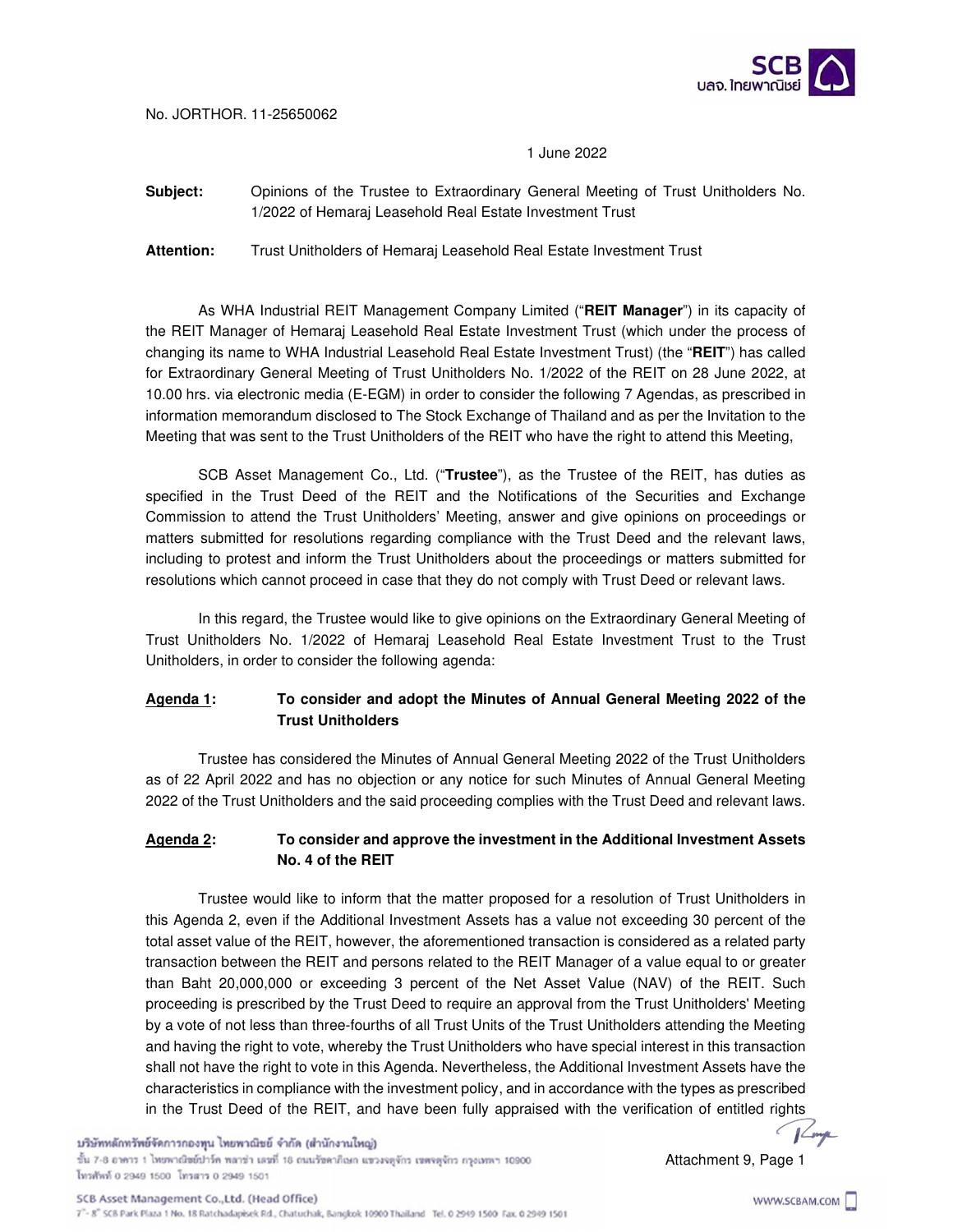#### (Translation)

evidence, and it is for the purpose of public use for disclosure to investors by two appraisers approved by the Office of the Securities and Exchange Commission. In addition, the Opinion Report of Independent Financial Advisor on the Acquisition of Assets and Related Party Transaction has been provided for the consideration of the Trust Unitholders' Meeting, as attached in Attachment 8.

Trustee views that the aforementioned investment in the Additional Investment Assets No. 4 of the REIT is not against the Trust Deed of the REIT and relevant laws. In this regard, before entering into the investment, the Trust Unitholders are advised to gain understandings of the nature of the REIT, conditions on investments, risks, and returns on rental rates and fees under the current economic situation which is still be affected by COVID-19 pandemic, as well as study the assumptions and opinions under the Appraisal Report prepared by the appraisers, and the Opinions of the Independent Financial Advisors on the acquisition of assets and the connected transaction.

## **Agenda 3: To consider and approve the third capital increase of the REIT by the issuance and offering for sale of the newly issued Trust Units**

Trustee considers and views that the third capital increase of the REIT by the issuance and offering for sale of the newly issued Trust Units in order to utilize the proceeds for the investment in the Additional Investment Assets and relevant expenses as shown in Agenda 2, and if there is a fund remaining from the investment in the Additional Investment Assets, the REIT will use the same as its working capital, is not against the Trust Deed of the REIT and relevant laws.

In addition, the REIT Manager shall take any actions to ensure that the capital increase of the REIT will be in accordance with the resolution of the Trust Unitholders' Meeting, Trust Deed, and rules, conditions, and procedure on the capital increase of the REIT as prescribed by laws.

## **Agenda 4: To consider and approve the offering of parts of Trust Units specifically to WHAID and/or WHAID's Connected Persons**

Trustee considers and views that the offering of parts of Trust Units specifically to WHAID and/or associated person of WHAID is not against the Trust Deed of the REIT and relevant laws.

In this regard, Trustee would like to propose for a resolution from the Trust Unitholders in this Agenda 4 are considered as a related party transaction between the REIT and persons related to the REIT Manager; and the Opinion Report of the Independent Financial Advisor on Acquisition of Assets and Related Party Transaction has been prepared, the details of which are as appeared in Attachment 8 for consideration.

- **Agenda 5: To consider and approve the offering for sale and allocation method for additional Trust Units to be issued and offered for sale in the third capital increase and the listing of the newly issued Trust Units on the Stock Exchange of Thailand**
- **Agenda 5.1: Option 1: The offering for sale and allocation method for additional Trust Units to be issued and offered for sale in the third capital increase and the listing of Trust Units on the Stock Exchange of Thailand in the case of the offering for sale of parts of Trust Units specifically to WHAID and/or WHAID's**  Offering **IDI**  $\sim$  Connected Persons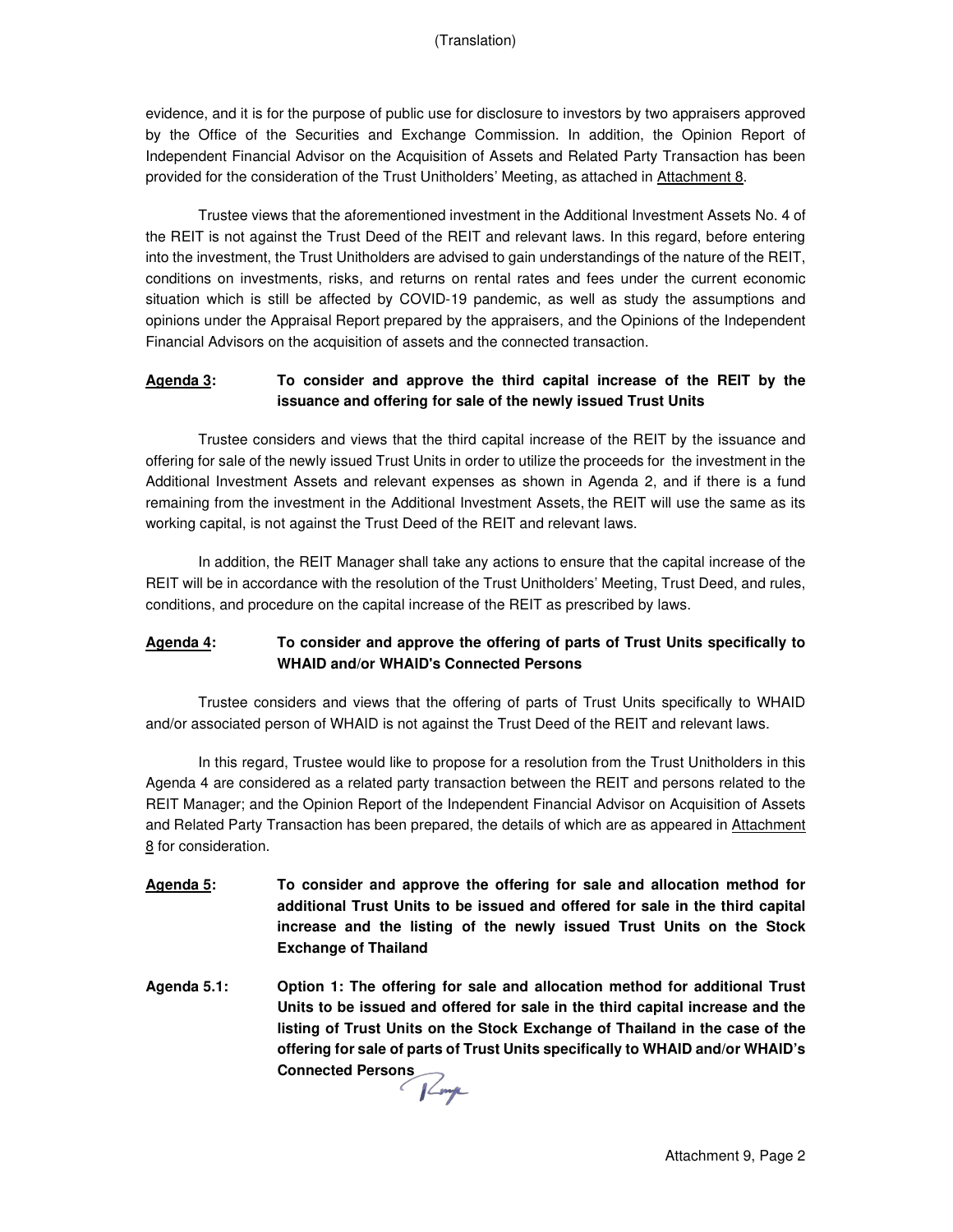#### (Translation)

Trustee considers and views that the offering for sale and allocation method for additional Trust Units to be issued and offered for sale in the third capital increase and the listing of Trust Units on the Stock Exchange of Thailand are not against the Trust Deed of the REIT and the relevant laws.

In this regard, Trustee would like to propose for a resolution from the Trust Unitholders in this Agenda 5.1 are considered a related party transaction between the REIT and persons related to the REIT Manager; and the Opinion Report of the Independent Financial Advisor on Acquisition of Assets and Related Party Transaction has been prepared, the details of which are as appeared in Attachment 8 for consideration.

In addition, the REIT Manager shall take any actions to ensure that the offering for sale and allocation method for additional Trust Units to be issued and offered for sale in the third capital increase and the listing of Trust Units on the Stock Exchange of Thailand will be in accordance with the resolution of the Trust Unitholders' Meeting, Trust Deed, and rules, conditions, and procedure on the capital increase of the REIT as prescribed by laws.

**Agenda 5.2: Option 2: The offering for sale and allocation method for additional Trust Units to be issued and offered for sale in the third capital increase and the listing of Trust Units on the Stock Exchange of Thailand in case there is no offering for sale of parts of Trust Units specifically to WHAID and/or WHAID's Connected Persons** 

> Trustee considers and views that the offering for sale and allocation method for additional Trust Units to be issued and offered for sale in the third capital increase and the listing of Trust Units on the Stock Exchange of Thailand are not against the Trust Deed of the REIT and the relevant laws.

> In addition, the REIT Manager shall take any actions to ensure that the offering for sale and allocation method for additional Trust Units to be issued and offered for sale in the third capital increase and the listing of Trust Units on the Stock Exchange of Thailand will be in accordance with the resolution of the Trust Unitholders' Meeting, Trust Deed, and rules, conditions, and procedure on the capital increase of the REIT as prescribed by laws.

#### **Agenda 6: To consider and approve the loans and the provision of collateral for such loans for the investment in the Additional Investment Assets**

Trustee considers and views that the loan from the commercial banks and/or financial institutions in order to invest in the Additional Investment Assets and relevant expenses, as well as the provision of collateral for such loans is not against the Trust Deed and the relevant laws, for when combining the value of the additional loan proposed in this Meeting with the existing loans of the REIT, the liabilities of the REIT does not exceed 35 percent of the total assets value of the REIT after the loans. As the REIT is rated with a credit rating level in the investment grade on 30 August 2021, the

aforementioned loans are compliant with relevant regulations where the REIT can leverage up 60 percent of total asset value in case the REIT has the latest credit rating level in the investment grade, determined by a credit rating agency approved by the Office of the SEC not more than 1 year before

Roye Attachment 9, Page 3